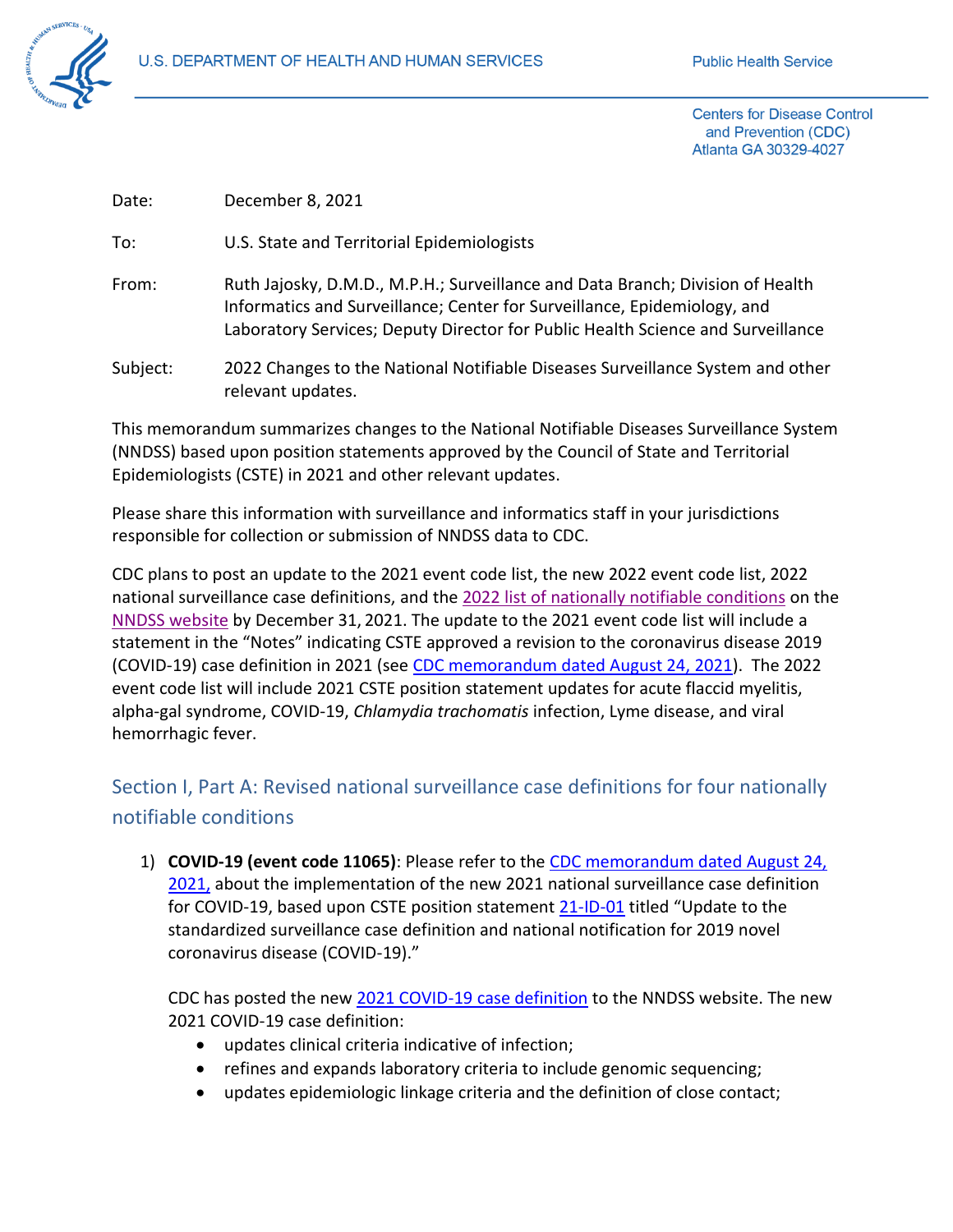- acknowledges testing performed in non-traditional settings such as work sites, temporary testing sites, and homes;
- specifies criteria for enumerating new cases in persons previously classified as a probable or confirmed case (i.e., reinfections); and
- clarifies that a case meeting clinical criteria and epidemiologic linkage with no confirmatory or presumptive laboratory evidence for SARS-CoV-2 is classified as probable.

When CDC begins publishing COVID-19 case data in the NNDSS tables, CDC will publish confirmed and probable cases separately in the tables, along with a total case column.

2) *Chlamydia trachomatis* **(event code 10274):** Position Statement [21-ID-06](https://cdn.ymaws.com/www.cste.org/resource/resmgr/ps/ps2021/21-ID-06_ChlamydiaLGV.pdf) titled "Public Health Reporting and National Notification for Infection Caused by *Chlamydia trachomatis"* updates the case definition for *C. trachomatis* infection, or chlamydia. It adds new clinical and laboratory criteria to distinguish cases of chlamydia that are lymphogranuloma venereum (LGV) from chlamydia cases that are not LGV. Allowing for the distinction between LGV and non-LGV in *C. trachomatis* infection case report data will provide the ability to evaluate at least the minimum burden of LGV disease in the United States.

A repeating group for clinical complications has already been incorporated into the Sexually Transmitted Disease (STD) [Message Mapping Guide \(MMG\) v1.1.1](https://ndc.services.cdc.gov/wp-content/uploads/STD_v1.1.1_MMG_and_TS_20210721.xlsx) to distinguish between LGV and non-LGV infections in *C. trachomatis* infection case notifications; however, the value set for the repeating group does not perfectly align with the position statement. A revision to the STD MMG (v1.2) is planned which will update the value set to align with changes to the *Chlamydia trachomatis* case definition.

*C. trachomatis* is routinely notifiable to CDC. Only confirmed cases of *C. trachomatis* infection will be published in the weekly and annual 2022 tables.

- 3) **Lyme disease (event code 11080)**: Position Statement [21-ID-05](https://cdn.ymaws.com/www.cste.org/resource/resmgr/ps/ps2021/21-ID-05_Lyme_Disease.pdf) titled "Modification of Lyme Disease Case Definition*"* updates the case definition for Lyme disease. It a) defines and standardizes different approaches to public health surveillance for high-incidence and low-incidence jurisdictions in accordance with differing objectives, and b) updates laboratory evidence of infection. This position statement:
	- Modifies the Lyme disease surveillance case definition to meet the needs of all jurisdictions by differentiating case classification criteria for jurisdictions based on incidence.
	- Increases the specificity within the probable case classification used by lowincidence states by removing "other physician diagnoses."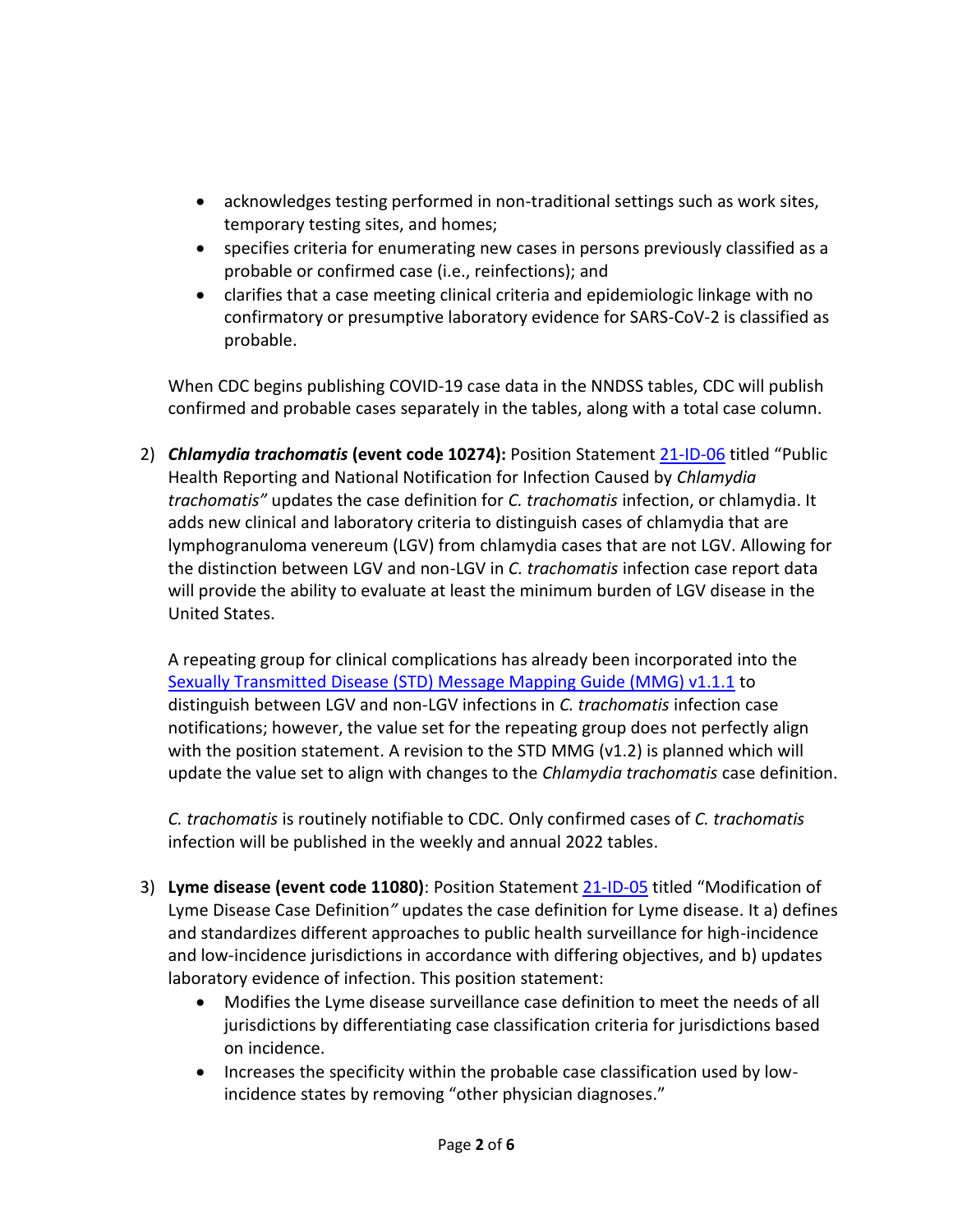- Acknowledges the lack of specificity of the single-tier IgG immunoblot, a frequently reported test for Lyme disease, and recategorizes it as a presumptive laboratory test, given that it is not, by itself, recommended for laboratory diagnosis.
- Updates and expands laboratory criteria for evidence of infection by updating serologic testing criteria and adding polymerase chain reaction and direct detection of *Borrelia burgdorferi (B. burgdorferi)* in tissue as acceptable laboratory evidence.

CSTE defines high-incidence jurisdictions as those that have had an average Lyme disease incidence of ≥10 confirmed cases per 100,000 population for a period of three consecutive years. All others are considered low-incidence jurisdictions. Once ≥10 confirmed cases per 100,000 population have been observed for three consecutive years, a low-incidence jurisdiction is considered a high-incidence jurisdiction for surveillance purposes and should use the case notification criteria for a high-incidence jurisdiction. Confirmed cases are reported only from low-incidence jurisdictions; however, probable cases are reported from both high- and low-incidence jurisdictions. There is also a suspect case classification for high- and low-incidence jurisdictions.

Lyme disease is routinely notifiable to CDC. Data for Lyme disease will continue to be excluded from the weekly NNDSS tables and displayed in the annual NNDSS tables as confirmed, probable, and the total of confirmed and probable cases.

- 4) **Viral hemorrhagic fever (the event codes for this category of conditions are virus specific)**: Position Statement [21-ID-04](https://cdn.ymaws.com/www.cste.org/resource/resmgr/ps/ps2021/21-ID-04_VHF.pdf) titled "Update to Public Health Reporting and National Notification of Viral Hemorrhagic Fever (VHF) caused by Ebola or Marburg viruses, Old World arenaviruses (Lassa and Lujo viruses), New World arenaviruses (Guanarito, Machupo, Junin, Sabia, and Chapare viruses), or Crimean-Congo hemorrhagic fever virus" makes the following three key updates:
	- Modifies the definition of fever from >40ºC to ≥ 38ºC/100.4ºF.
	- Adds Chapare virus, a re-emerging New World arenavirus, to those reportable under this position statement.
	- Amends the epidemiologic linkage criteria for exposure within the past 3 weeks to semen from a confirmed acute or clinically recovered case of viral hemorrhagic fever to remove the stipulated time period of exposure within 10 weeks of the viral hemorrhagic fever case's onset of illness.

CSTE recommends immediate (extremely urgent) notification for suspected or confirmed cases of viral hemorrhagic fever when an intentional release is suspected as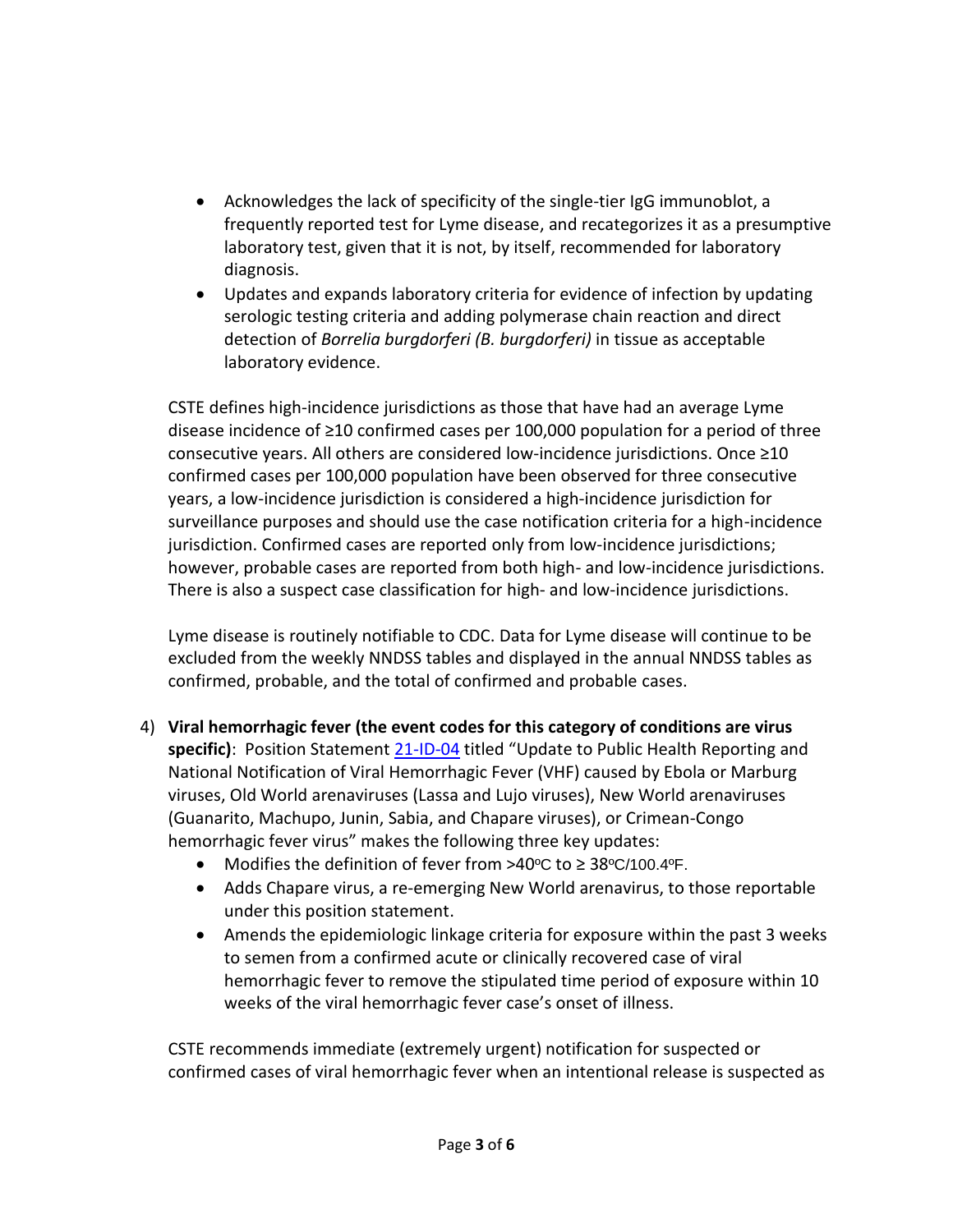the cause of infection and immediate (urgent) notification for all other suspected and confirmed cases.

The new event code for viral hemorrhagic fever due to exposure to Chapare virus is 11649. Confirmed and suspect cases of viral hemorrhagic fever will be published in the 2022 weekly and annual NNDSS tables.

Section I, Part B: Revised and new national surveillance case definitions for two conditions placed under standardized surveillance, but not designated nationally notifiable

- 1) **Acute flaccid myelitis (AFM) (event code 11120)**: Position Statement [21-ID-02](https://cdn.ymaws.com/www.cste.org/resource/resmgr/ps/ps2021/21-ID-02_AFM.pdf) titled "Revision to the Standardized Case Definition, Case Classification, and Public Health Reporting for Acute Flaccid Myelitis*"* improves case ascertainment and reporting consistency across jurisdictions and includes the following updates:
	- The suspect case classification criteria have been modified to include supportive laboratory/imaging criteria.
	- Additional criteria have been added under case ascertainment to allow for reporting of suspect AFM cases identified post-mortem.
	- The confirmed case classification is revised to include persons who died and did not have an MRI performed but have evidence of myelitis on autopsy.

The CDC National Center for Immunization and Respiratory Diseases (NCIRD) is interested in continuing to receive AFM data. The preferred method for sending data on AFM cases to NCIRD is through the CDC AFM REDCap project, the secure file transfer portal, secure email, or fax. Jurisdictions may also send notifications of AFM cases using the Generic version 2 MMG but should send AFM-specific data through the currently established reporting mechanisms.

2) **Alpha-gal syndrome (event code 50269)**: Position Statement [21-ID-07](https://cdn.ymaws.com/www.cste.org/resource/resmgr/ps/ps2021/21-ID-07_Alpha_Gal_Syndrome.pdf) titled "Standardized Case Definition for Alpha-Gal Syndrome*"* creates a standardized case definition for surveillance of alpha-gal (galactose-alpha-1,3-galactose) syndrome, also known as red meat allergy or alpha-gal allergy.

This position statement establishes a standardized, alpha-gal syndrome surveillance case definition for states that wish to include this condition in their list of reportable conditions or conduct pilot studies or targeted surveillance for this emerging syndrome. Though this case definition is not intended for clinical use, public health officials could use the data to help inform clinicians about the estimated burden and trends of alpha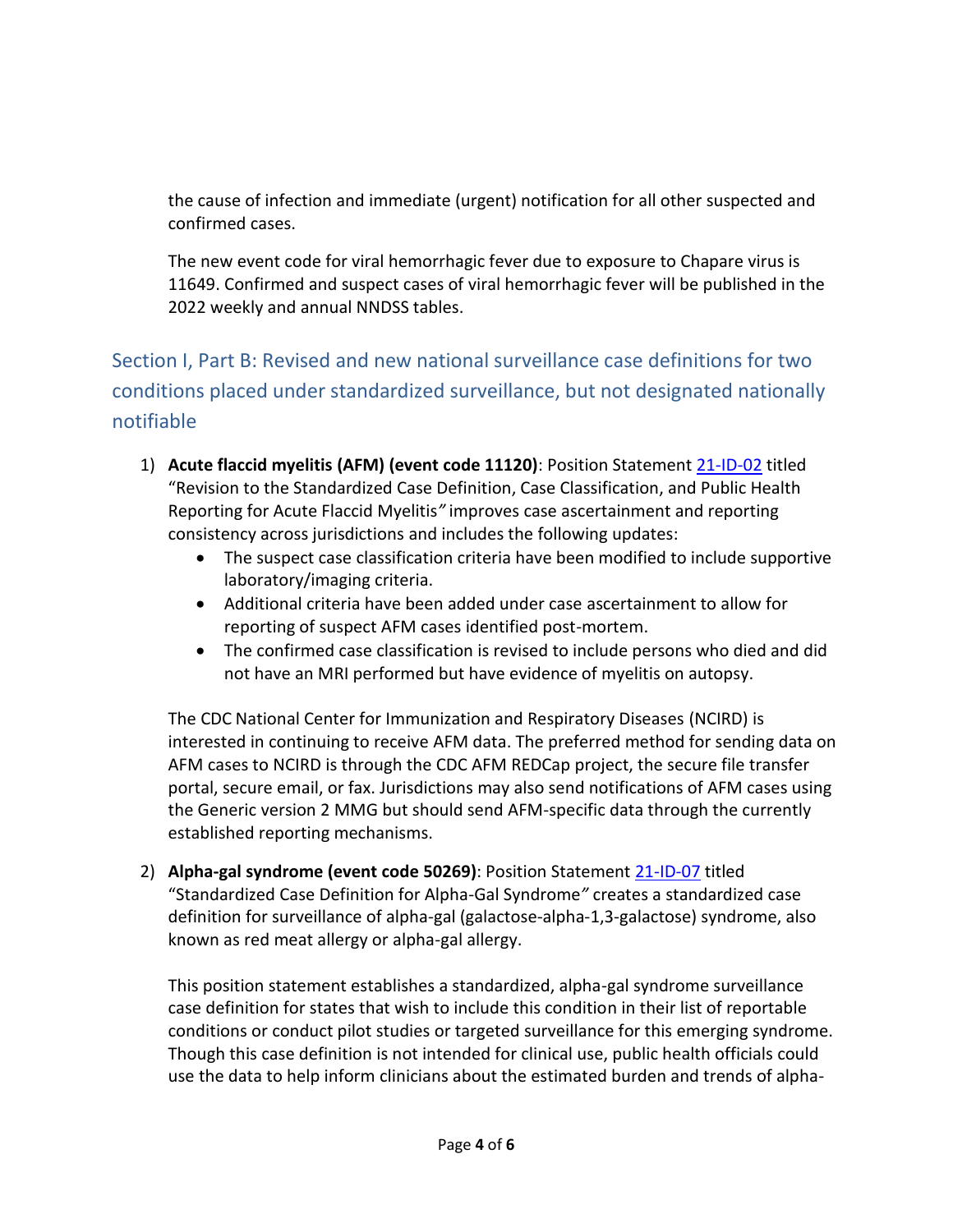gal syndrome in their regions. The case definition includes a description of confirmed, probable, and suspect cases.

CDC's National Center for Emerging and Zoonotic Infectious Diseases is interested in receiving data for this condition using the Generic v2 HL7 case notifications and legacy mechanisms (NETSS, NBS Master Message, and Generic v1). CDC is in the process of seeking Office of Management and Budget Paperwork Reduction Act approval for this condition and will notify you when approval is obtained for jurisdictions to send data to CDC. Until then, use the event code to capture data in your surveillance information systems.

## Section II: Update about the MMG development and jurisdiction implementation process

- 1) Despite the ongoing COVID-19 public health emergency, CDC has made progress in developing and updating MMGs, and jurisdictions continue implementation and onboarding efforts, including with the COVID-19 MMG. Twenty-eight jurisdictions are sending COVID-19 data using the Generic v2 MMG, four are sending the full COVID-19 MMG, and one is sending COVID-19 Lite. Thirty-three jurisdictions are in production with at least two MMGs, and six jurisdictions are in production with five or more guides. The highest number of MMGs in production for a single jurisdiction is nine. Case [Surveillance News](https://www.cdc.gov/nndss/trc/news/index.html) includes the most current information on the number of jurisdictions implementing final MMGs and a [State Implementation Status Map](https://www.cdc.gov/nndss/trc/news/jurisdiction-implementation.html) that displays the status of each jurisdiction based on the MMG selected.
- 2) During 2021, the STD, Congenital Syphilis, and COVID-19 programs released guide updates that included new data elements. Additionally, five guides were opened for general onboarding: babesiosis, malaria, trichinellosis, Lyme and tickborne rickettsial diseases, and tuberculosis and latent TB infection. General onboarding for the healthcare associated infections (HAI) MMG should be opened before the end of the year. Other guides had value set updates released throughout the year. Moving into 2022, we anticipate piloting four new guides and one update: brucellosis, carbon monoxide poisoning, Hansen's disease, leptospirosis, and hepatitis version 2.0. Foodborne diarrheal diseases (FDD) will release a new guide (v1.2) that adds data elements and better aligns within FDD and across MMGs. STDs will also release an updated guide (v1.2) that changes the "Type of Complications Indicator" value set from "PHVS\_YesNoUnknown\_CDC" to "PHVS\_LateClinicalManifestation\_STD" to align with changes to the *Chlamydia trachomatis* case definition. For the most current information